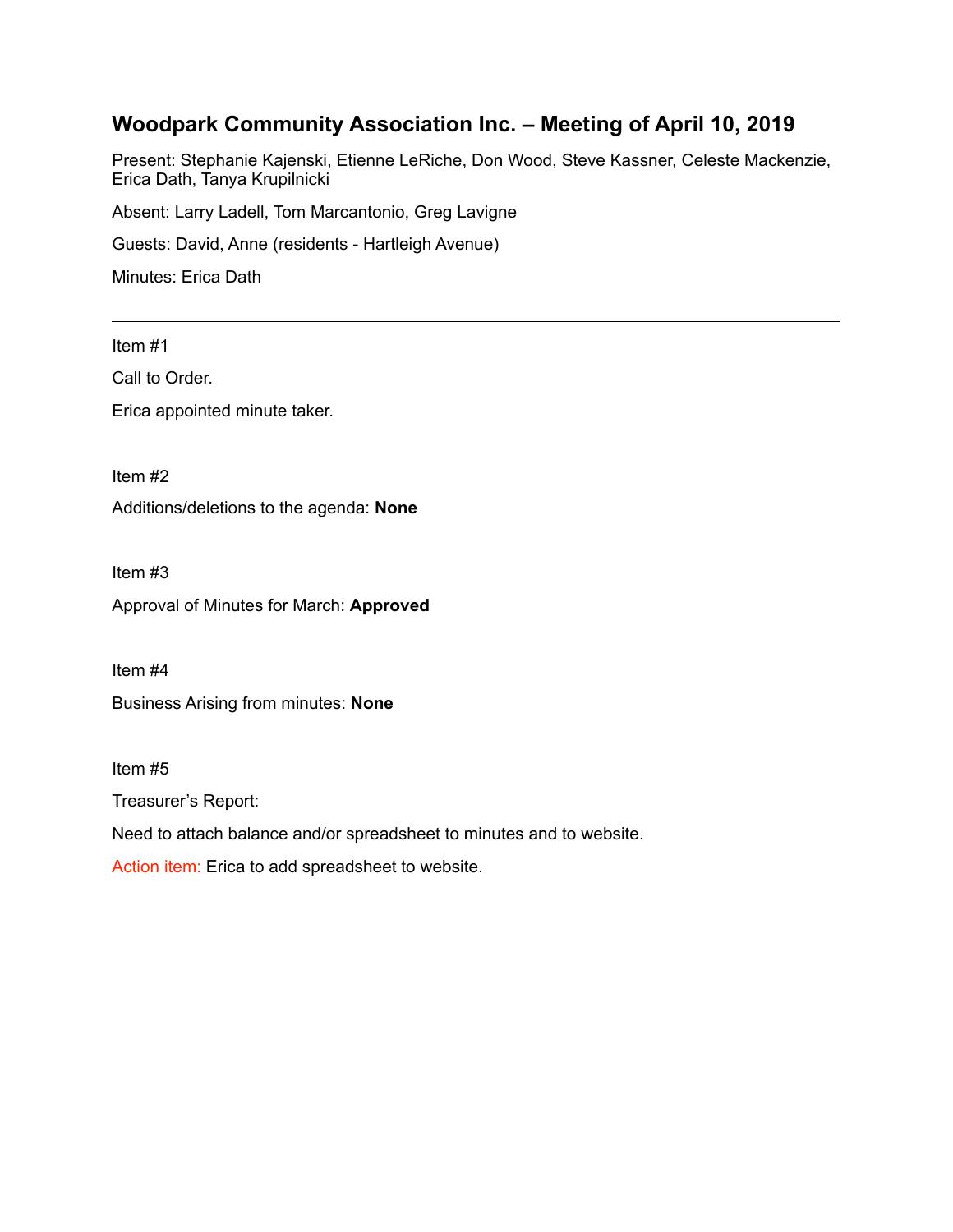# Item #7

Committee Reports:

| Zoning & Development      | Lincoln Fields Malls, John Morris BVCA drafted letter to city re<br>positioning of entrance to Metro<br>Roosevelt Ave development, 3 single family homes, north of<br>Richmond on Roosevelt<br>Colonade development will hold public meeting re build<br>a 14-storey development is proposed for New Orchard North<br>(across from New Orchard Lodge). We are encouraged to<br>reinforce pedestrian safety at intersection and access to multi<br>use path. |
|---------------------------|-------------------------------------------------------------------------------------------------------------------------------------------------------------------------------------------------------------------------------------------------------------------------------------------------------------------------------------------------------------------------------------------------------------------------------------------------------------|
| Transportation            | City is seeking artists to paint murals at LRT stations; Celeste<br>to write to Theresa Kavanagh to determine how the comms<br>associations could stay aware of happenings                                                                                                                                                                                                                                                                                  |
| <b>Hard Services</b>      | Celeste wrote to Stage 2 team re ditches/sewers on<br>Edgeworth, essentially city response is that it is too expensive<br>to replace.<br>Propose a meeting with Councillor Kavanagh to discuss<br>sidewalks in Woodpark, Celeste to arrange meeting (maybe at<br>coffee drop-in), would like to propose Lawn and Ancaster as<br>first choices for sidewalks                                                                                                 |
| <b>Community Security</b> | N/A                                                                                                                                                                                                                                                                                                                                                                                                                                                         |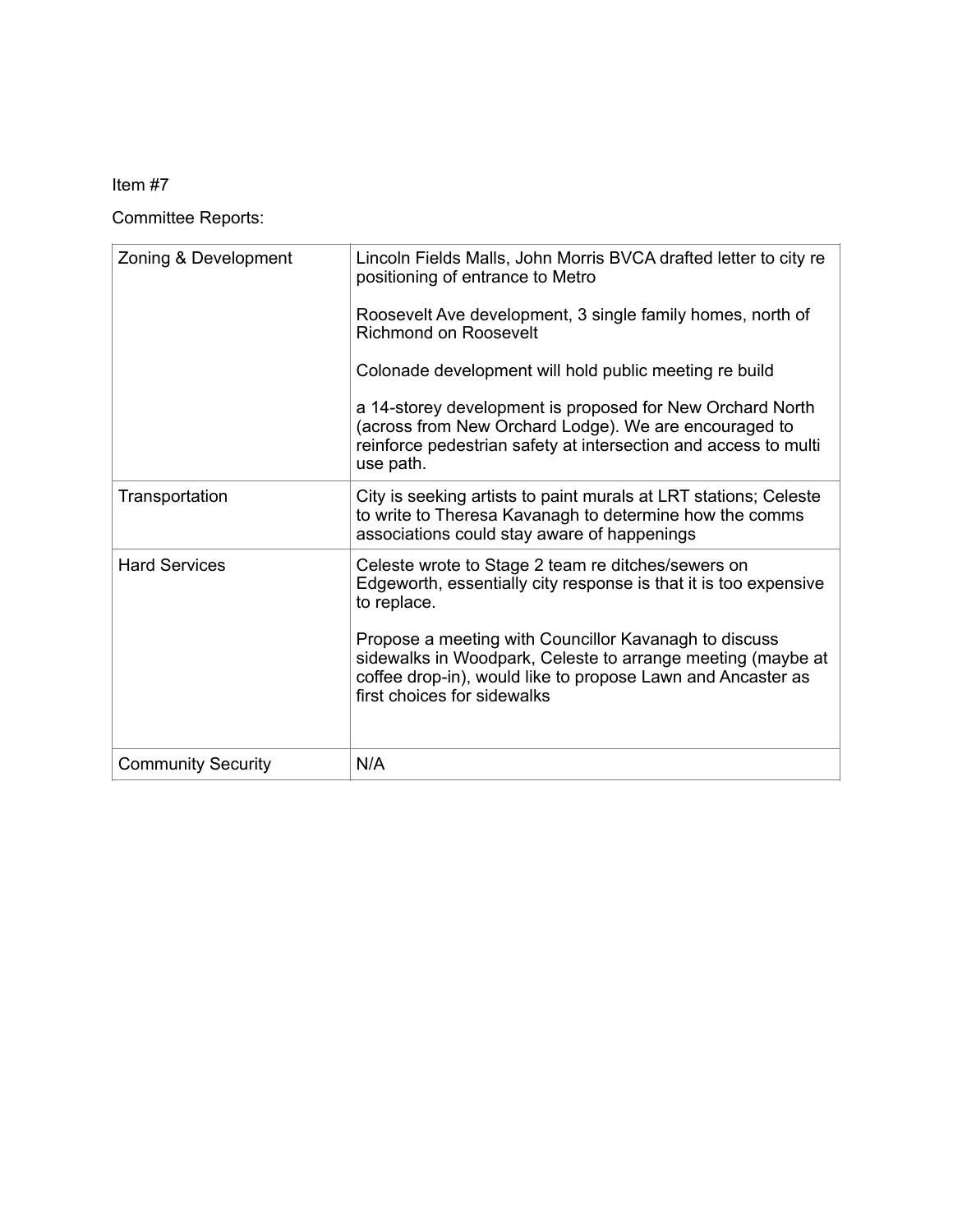| <b>Community Development</b> | FCA update (email sent April 8),                                                                                                                                                                                                                                                                                                   |
|------------------------------|------------------------------------------------------------------------------------------------------------------------------------------------------------------------------------------------------------------------------------------------------------------------------------------------------------------------------------|
|                              | Action item: Erica to contact Ottawa Neighbourhood Study<br>(ONS) to see whether Woodpark could be analyzed. Also to<br>see whether rep from ONS could visit a board meeting to<br>discuss uses for data.                                                                                                                          |
|                              | Theresa Kavanagh is funding the mural updating, proposed<br>dates June 15 (rain date June 22)                                                                                                                                                                                                                                      |
|                              | Glabar Park sent email re street mural (instructions how-to<br>arrange will be posted to website)<br>Action item: Tanya to provide instruction sheet to post to<br>website                                                                                                                                                         |
|                              | Garage sale date TBD<br>Action item: Etienne will confirm whether other CAs doing one<br>to pick same date)                                                                                                                                                                                                                        |
| Communications               | Action item: Erica to update Board of Directors list website.                                                                                                                                                                                                                                                                      |
| Environment                  | WCA will support Councillor S. Menard's motion to declare<br>Ottawa in climate emergency.                                                                                                                                                                                                                                          |
| <b>Food Sustainability</b>   | N/A                                                                                                                                                                                                                                                                                                                                |
| <b>Community Garden</b>      | Celeste proposes that a rep from community garden update<br>the board and not refer the garden as a committee<br>1st garden activity: April 27 (rain day April 28)<br>Rental rate: 20\$ for season, plots are still available<br>Action <i>item:</i> remove community garden from committee<br>updates from board meeting agendas. |
| Governance                   | N/A                                                                                                                                                                                                                                                                                                                                |
| <b>Park Enhancement</b>      | N/A                                                                                                                                                                                                                                                                                                                                |

Item #8

**Correspondence** 

# **Greg Clifford – "Help for a green Ottawa"**

Makes furniture out of trees that have been taken down. Would like to advertise in our neighbourhood. Board does not advertise.